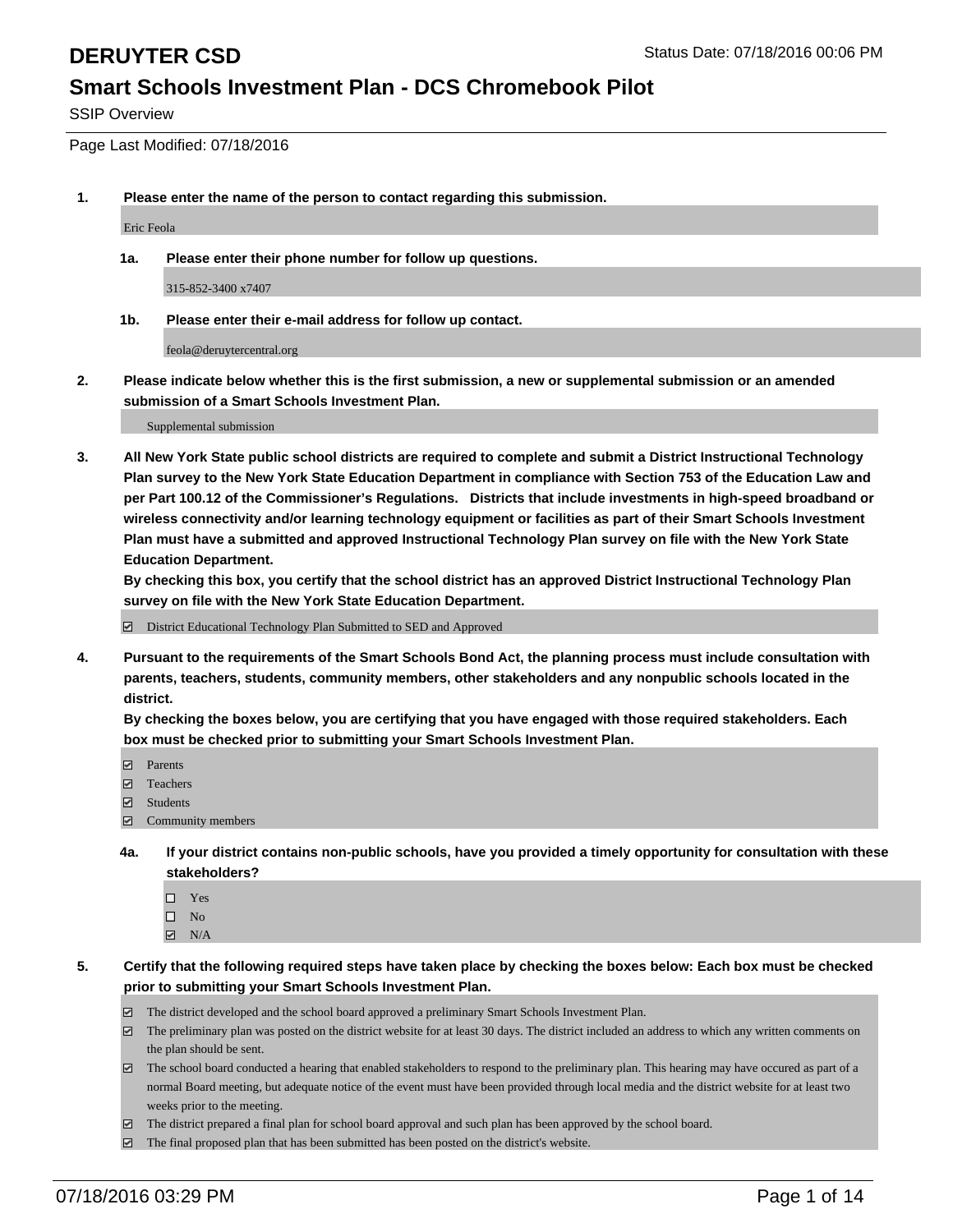SSIP Overview

Page Last Modified: 07/18/2016

**5a. Please upload the proposed Smart Schools Investment Plan (SSIP) that was posted on the district's website. Note that this should be different than your recently submitted Educational Technology Survey. The Final SSIP, as approved by the School Board, should also be posted on the website and remain there during the course of the projects contained therein.**

updatedSSIP.pdf

**6. Please enter an estimate of the total number of students and staff that will benefit from this Smart Schools Investment Plan based on the cumulative projects submitted to date.**

200

**7. An LEA/School District may partner with one or more other LEA/School Districts to form a consortium to pool Smart Schools Bond Act funds for a project that meets all other Smart School Bond Act requirements. Each school district participating in the consortium will need to file an approved Smart Schools Investment Plan for the project and submit a signed Memorandum of Understanding that sets forth the details of the consortium including the roles of each respective district.**

 $\Box$  The district plans to participate in a consortium to partner with other school district(s) to implement a Smart Schools project.

### **8. Please enter the name and 6-digit SED Code for each LEA/School District participating in the Consortium.**

| <b>Partner LEA/District</b> | <b>ISED BEDS Code</b> |
|-----------------------------|-----------------------|
| (No Response)               | (No Response)         |

**9. Please upload a signed Memorandum of Understanding with all of the participating Consortium partners.**

(No Response)

**10. Your district's Smart Schools Bond Act Allocation is:**

\$539,745

**11. Enter the budget sub-allocations by category that you are submitting for approval at this time. If you are not budgeting SSBA funds for a category, please enter 0 (zero.) If the value entered is \$0, you will not be required to complete that survey question.**

|                                       | Sub-<br>Allocations |
|---------------------------------------|---------------------|
| <b>School Connectivity</b>            | 0                   |
| Connectivity Projects for Communities | 0                   |
| Classroom Technology                  | 29,431              |
| Pre-Kindergarten Classrooms           | $\Omega$            |
| Replace Transportable Classrooms      | $\Omega$            |
| High-Tech Security Features           | 0                   |
| Totals:                               | 29,431.00           |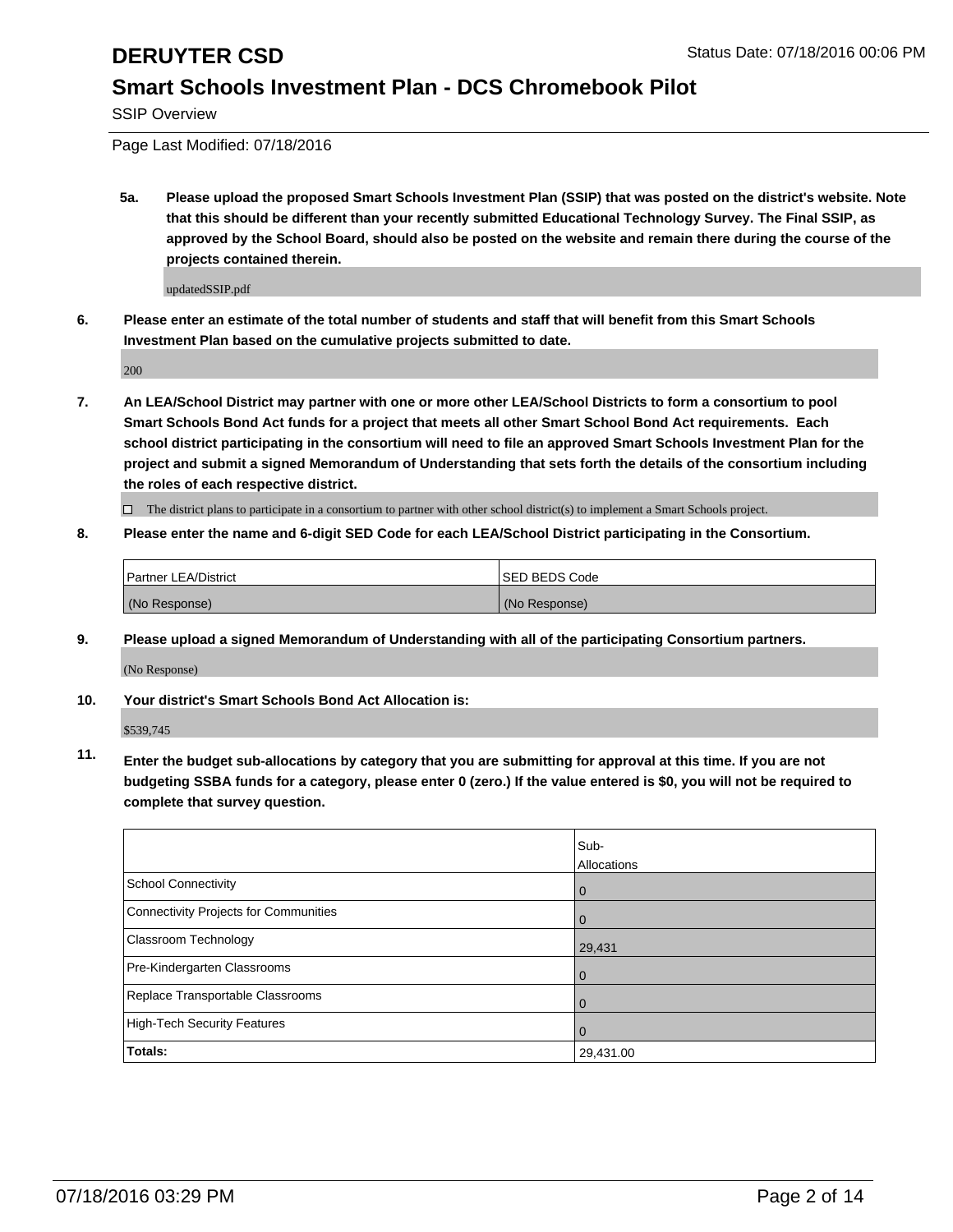School Connectivity

- **1. In order for students and faculty to receive the maximum benefit from the technology made available under the Smart Schools Bond Act, their school buildings must possess sufficient connectivity infrastructure to ensure that devices can be used during the school day. Smart Schools Investment Plans must demonstrate that:**
	- **sufficient infrastructure that meets the Federal Communications Commission's 100 Mbps per 1,000 students standard currently exists in the buildings where new devices will be deployed, or**
	- **is a planned use of a portion of Smart Schools Bond Act funds, or**
	- **is under development through another funding source.**

**Smart Schools Bond Act funds used for technology infrastructure or classroom technology investments must increase the number of school buildings that meet or exceed the minimum speed standard of 100 Mbps per 1,000 students and staff within 12 months. This standard may be met on either a contracted 24/7 firm service or a "burstable" capability. If the standard is met under the burstable criteria, it must be:**

**1. Specifically codified in a service contract with a provider, and**

**2. Guaranteed to be available to all students and devices as needed, particularly during periods of high demand, such as computer-based testing (CBT) periods.**

**Please describe how your district already meets or is planning to meet this standard within 12 months of plan submission.**

(No Response)

- **1a. If a district believes that it will be impossible to meet this standard within 12 months, it may apply for a waiver of this requirement, as described on the Smart Schools website. The waiver must be filed and approved by SED prior to submitting this survey.**
	- $\Box$  By checking this box, you are certifying that the school district has an approved waiver of this requirement on file with the New York State Education Department.
- **2. Connectivity Speed Calculator (Required)**

|                         | Number of<br>Students | Multiply by<br>100 Kbps | Divide by 1000 Current Speed<br>lto Convert to<br>Required<br>Speed in Mb | l in Mb          | Expected<br>Speed to be<br>Attained Within   Required<br>12 Months | <b>Expected Date</b><br><b>When</b><br>Speed Will be<br>l Met |
|-------------------------|-----------------------|-------------------------|---------------------------------------------------------------------------|------------------|--------------------------------------------------------------------|---------------------------------------------------------------|
| <b>Calculated Speed</b> | (No<br>Response)      | (No Response)           | (No<br>Response)                                                          | (No<br>Response) | (No<br>Response)                                                   | l (No<br>Response)                                            |

### **3. Describe how you intend to use Smart Schools Bond Act funds for high-speed broadband and/or wireless connectivity projects in school buildings.**

(No Response)

**4. Describe the linkage between the district's District Instructional Technology Plan and the proposed projects. (There should be a link between your response to this question and your response to Question 1 in Part E. Curriculum and Instruction "What are the district's plans to use digital connectivity and technology to improve teaching and learning?)**

(No Response)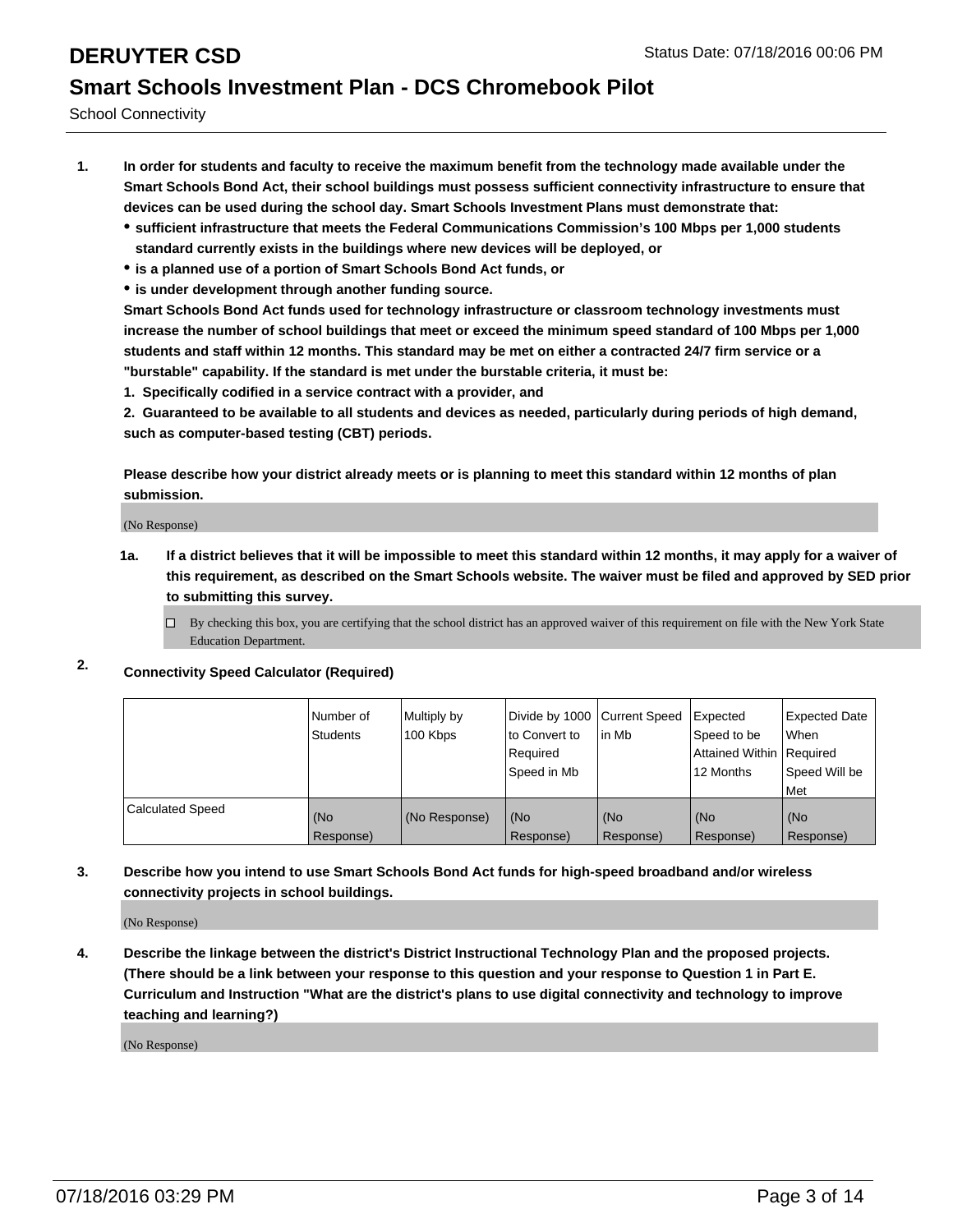School Connectivity

**5. If the district wishes to have students and staff access the Internet from wireless devices within the school building, or in close proximity to it, it must first ensure that it has a robust Wi-Fi network in place that has sufficient bandwidth to meet user demand.**

**Please describe how you have quantified this demand and how you plan to meet this demand.**

(No Response)

**6. As indicated on Page 5 of the guidance, the Office of Facilities Planning will have to conduct a preliminary review of all capital projects, including connectivity projects.**

| <b>Project Number</b> |  |
|-----------------------|--|
|                       |  |
| (No Response)         |  |

**7. Certain high-tech security and connectivity infrastructure projects may be eligible for an expedited review process as determined by the Office of Facilities Planning.**

**Was your project deemed eligible for streamlined review?**

(No Response)

**8. Include the name and license number of the architect or engineer of record.**

| <i>Name</i>   | License Number |
|---------------|----------------|
| (No Response) | (No Response)  |

**9. If you are submitting an allocation for School Connectivity complete this table. Note that the calculated Total at the bottom of the table must equal the Total allocation for this category that you entered in the SSIP Overview overall budget.** 

|                                            | Sub-<br><b>Allocation</b> |
|--------------------------------------------|---------------------------|
| Network/Access Costs                       | (No Response)             |
| Outside Plant Costs                        | (No Response)             |
| School Internal Connections and Components | (No Response)             |
| Professional Services                      | (No Response)             |
| Testing                                    | (No Response)             |
| <b>Other Upfront Costs</b>                 | (No Response)             |
| <b>Other Costs</b>                         | (No Response)             |
| Totals:                                    |                           |

| Select the allowable expenditure | litem to be purchased | Quantity      | Cost per Item | Total Cost    |
|----------------------------------|-----------------------|---------------|---------------|---------------|
| type.                            |                       |               |               |               |
| Repeat to add another item under |                       |               |               |               |
| each type.                       |                       |               |               |               |
| (No Response)                    | (No Response)         | (No Response) | (No Response) | (No Response) |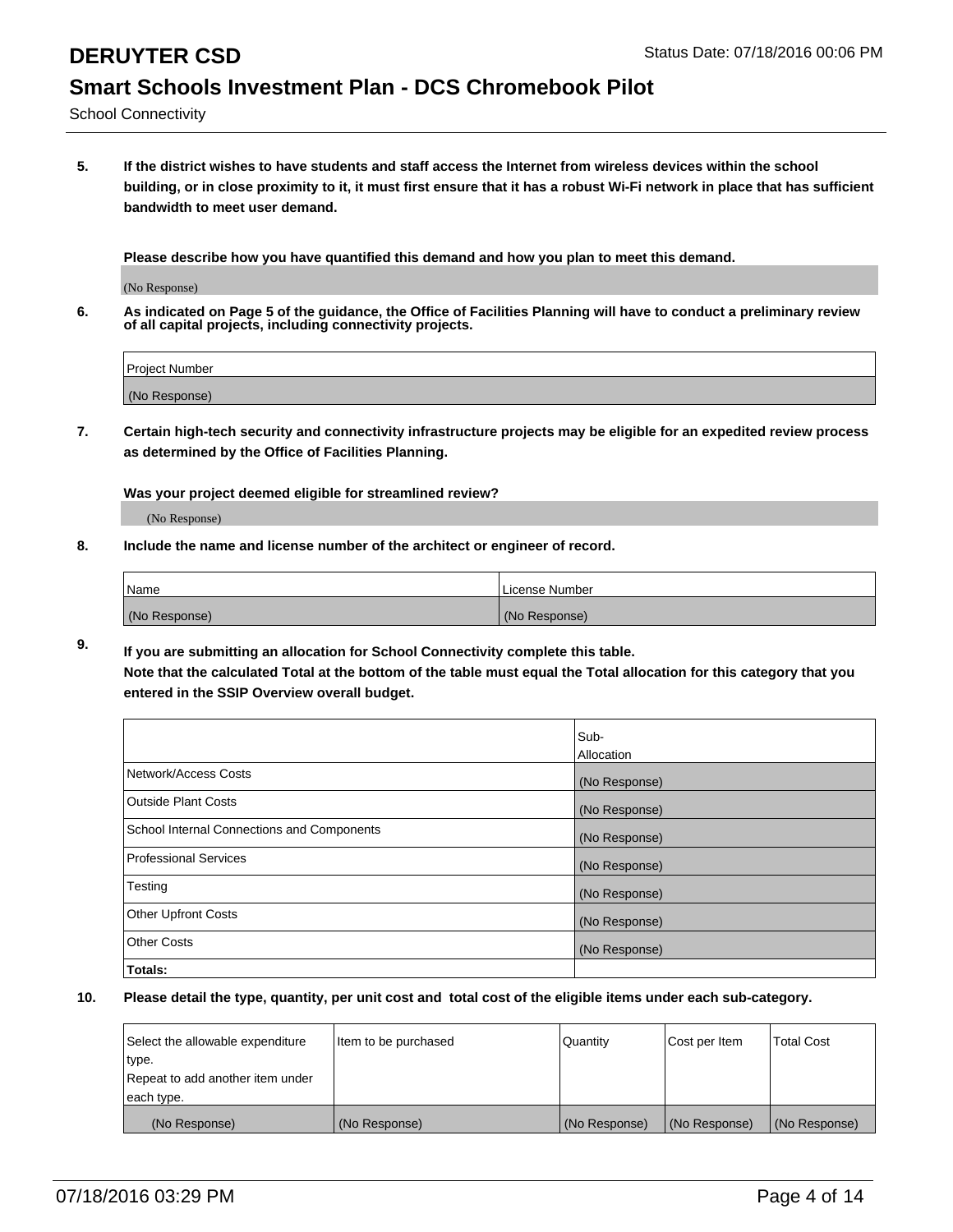Community Connectivity (Broadband and Wireless)

**1. Describe how you intend to use Smart Schools Bond Act funds for high-speed broadband and/or wireless connectivity projects in the community.**

(No Response)

**2. Please describe how the proposed project(s) will promote student achievement and increase student and/or staff access to the Internet in a manner that enhances student learning and/or instruction outside of the school day and/or school building.**

(No Response)

**3. Community connectivity projects must comply with all the necessary local building codes and regulations (building and related permits are not required prior to plan submission).**

 $\Box$  I certify that we will comply with all the necessary local building codes and regulations.

**4. Please describe the physical location of the proposed investment.**

(No Response)

**5. Please provide the initial list of partners participating in the Community Connectivity Broadband Project, along with their Federal Tax Identification (Employer Identification) number.**

| <b>Project Partners</b> | l Federal ID # |
|-------------------------|----------------|
| (No Response)           | (No Response)  |

**6. If you are submitting an allocation for Community Connectivity, complete this table.**

**Note that the calculated Total at the bottom of the table must equal the Total allocation for this category that you entered in the SSIP Overview overall budget.**

|                                    | Sub-Allocation |
|------------------------------------|----------------|
| Network/Access Costs               | (No Response)  |
| Outside Plant Costs                | (No Response)  |
| <b>Tower Costs</b>                 | (No Response)  |
| <b>Customer Premises Equipment</b> | (No Response)  |
| Professional Services              | (No Response)  |
| Testing                            | (No Response)  |
| <b>Other Upfront Costs</b>         | (No Response)  |
| Other Costs                        | (No Response)  |
| Totals:                            |                |

| Select the allowable expenditure | ltem to be purchased | Quantity      | Cost per Item | <b>Total Cost</b> |
|----------------------------------|----------------------|---------------|---------------|-------------------|
| ∣type.                           |                      |               |               |                   |
| Repeat to add another item under |                      |               |               |                   |
| each type.                       |                      |               |               |                   |
| (No Response)                    | (No Response)        | (No Response) | (No Response) | (No Response)     |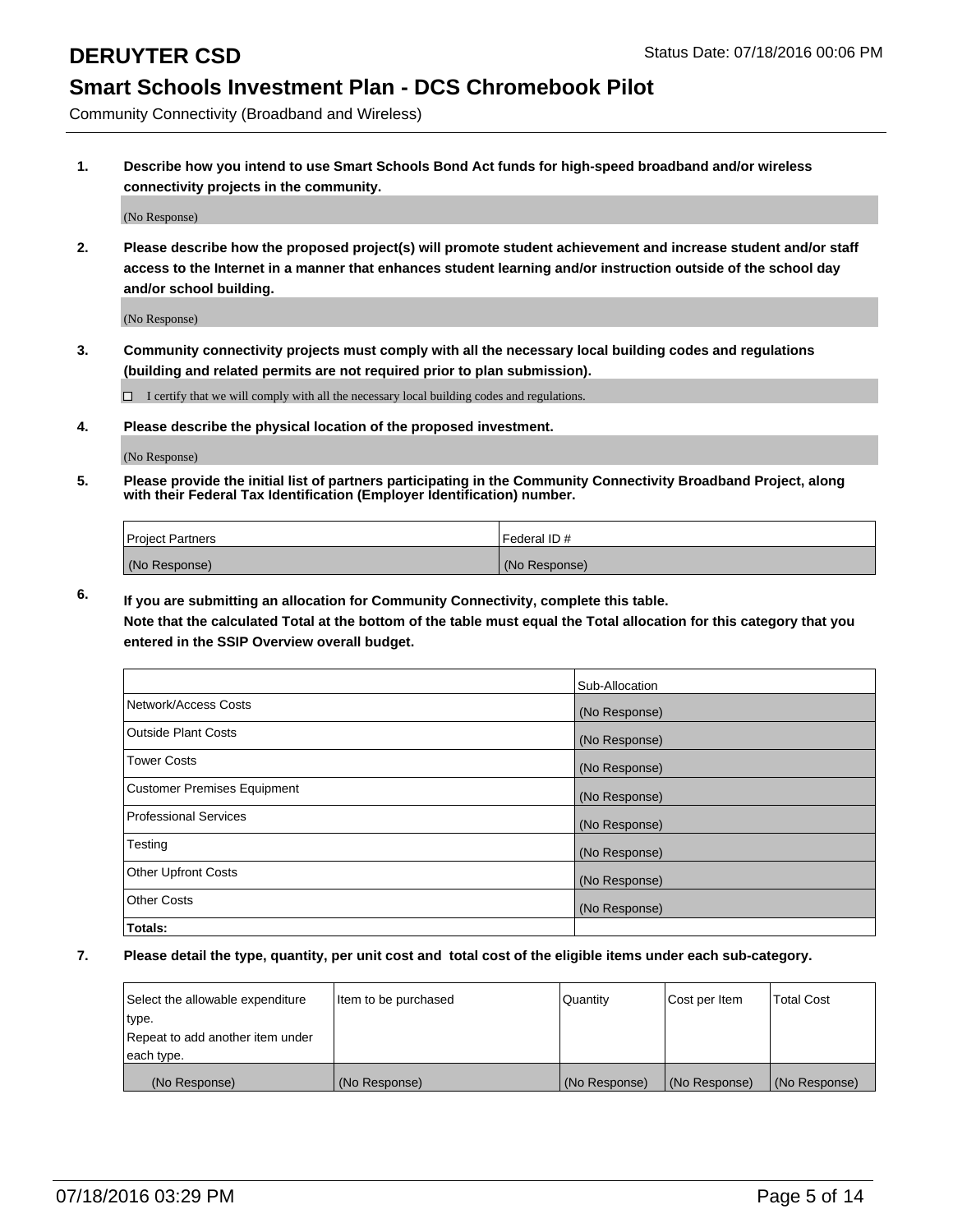Classroom Learning Technology

Page Last Modified: 07/14/2016

**1. In order for students and faculty to receive the maximum benefit from the technology made available under the Smart Schools Bond Act, their school buildings must possess sufficient connectivity infrastructure to ensure that devices can be used during the school day. Smart Schools Investment Plans must demonstrate that sufficient infrastructure that meets the Federal Communications Commission's 100 Mbps per 1,000 students standard currently exists in the buildings where new devices will be deployed, or is a planned use of a portion of Smart Schools Bond Act funds, or is under development through another funding source.**

**Smart Schools Bond Act funds used for technology infrastructure or classroom technology investments must increase the number of school buildings that meet or exceed the minimum speed standard of 100 Mbps per 1,000 students and staff within 12 months. This standard may be met on either a contracted 24/7 firm service or a "burstable" capability. If the standard is met under the burstable criteria, it must be:**

**1. Specifically codified in a service contract with a provider, and**

**2. Guaranteed to be available to all students and devices as needed, particularly during periods of high demand, such as computer-based testing (CBT) periods.**

**Please describe how your district already meets or is planning to meet this standard within 12 months of plan submission.**

The DeRuyter Central School Distrcit already meets the FCC standard by providing speeds greater than required. However, the District plans to increase our maximum speed to 1Gb within 12 months to greater serve our population.

- **1a. If a district believes that it will be impossible to meet this standard within 12 months, it may apply for a waiver of this requirement, as described on the Smart Schools website. The waiver must be filed and approved by SED prior to submitting this survey.**
	- $\Box$  By checking this box, you are certifying that the school district has an approved waiver of this requirement on file with the New York State Education Department.

### **2. Connectivity Speed Calculator (Required)**

|                         | Number of | Multiply by | Divide by 1000 Current Speed |         | <b>Expected</b>          | <b>Expected Date</b> |
|-------------------------|-----------|-------------|------------------------------|---------|--------------------------|----------------------|
|                         | Students  | 100 Kbps    | Ito Convert to               | l in Mb | Speed to be              | <b>When</b>          |
|                         |           |             | Required                     |         | Attained Within Required |                      |
|                         |           |             | Speed in Mb                  |         | 12 Months                | Speed Will be        |
|                         |           |             |                              |         |                          | <b>Met</b>           |
| <b>Calculated Speed</b> | 425       | 42.500      | 42.5                         | 100     | 1G <sub>b</sub>          | currently met        |

**3. If the district wishes to have students and staff access the Internet from wireless devices within the school building, or in close proximity to it, it must first ensure that it has a robust Wi-Fi network in place that has sufficient bandwidth to meet user demand.**

**Please describe how you have quantified this demand and how you plan to meet this demand.**

The DeRuyter Central School DIstrict currently has a 802.11n Wi-Fi network with 100 percent coverage across all instructional areas where wireless devices are used. Over the course of the next 12 months we will continue to upgrade this equipment to improve our already robust network. These upgrades will increase wireless range, provide a faster connection, and even greater coverage.

**4. All New York State public school districts are required to complete and submit an Instructional Technology Plan survey to the New York State Education Department in compliance with Section 753 of the Education Law and per Part 100.12 of the Commissioner's Regulations.**

**Districts that include educational technology purchases as part of their Smart Schools Investment Plan must have a submitted and approved Instructional Technology Plan survey on file with the New York State Education Department.**

 $\boxtimes$  By checking this box, you are certifying that the school district has an approved Instructional Technology Plan survey on file with the New York State Education Department.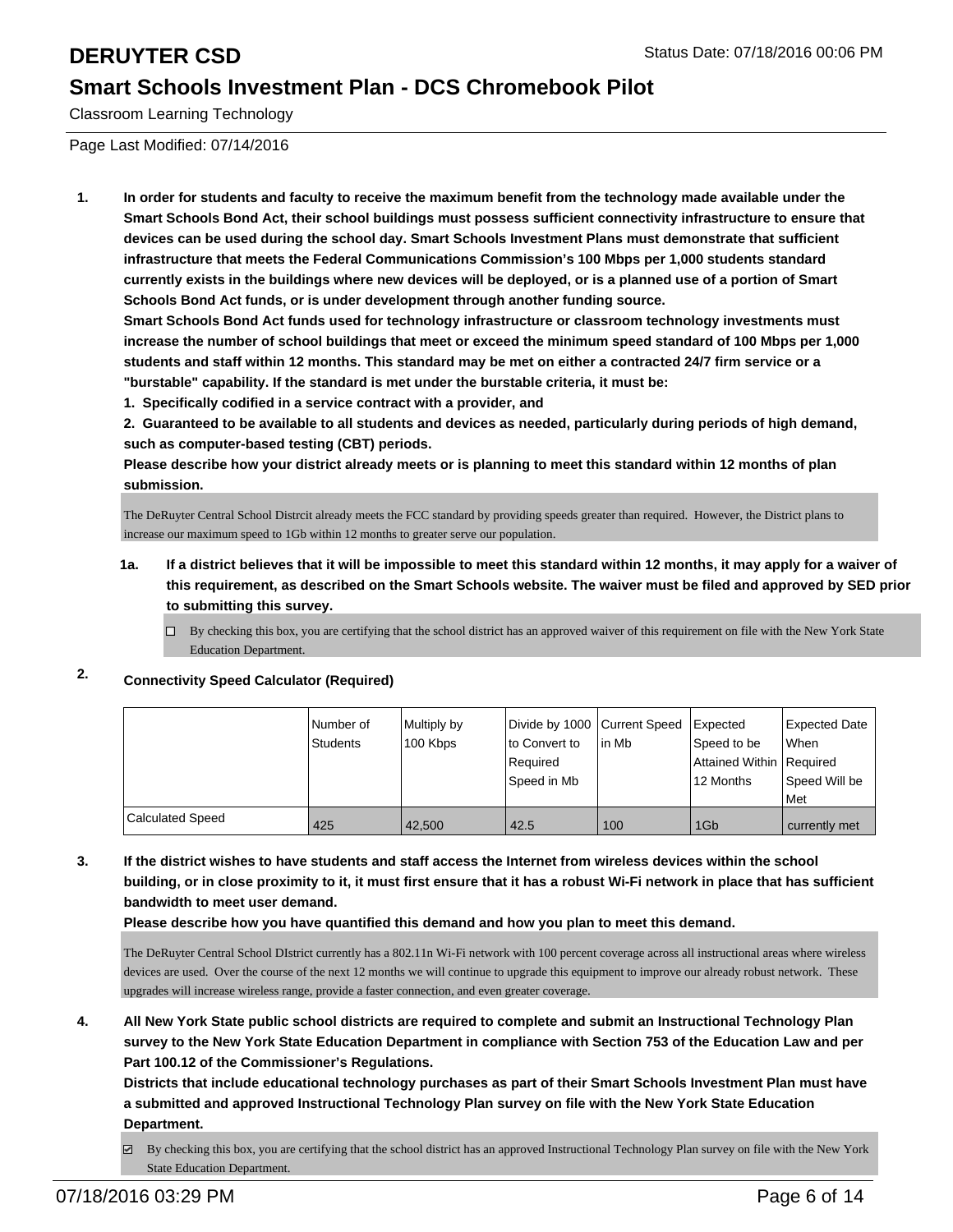Classroom Learning Technology

Page Last Modified: 07/14/2016

**5. Describe the devices you intend to purchase and their compatibility with existing or planned platforms or systems. Specifically address the adequacy of each facility's electrical, HVAC and other infrastructure necessary to install and support the operation of the planned technology.**

DeRuyter CSD is currently seeking to purchase 150 chromebook laptop devices to use as a pilot for a future one-to-one computing rollout. Each classroom will have adaquate electrical power supply stations for charging of devices. These devices will benefit students in the elementary and secondary schools and will access the internet via the current district WiFi network.

### **6. Describe how the proposed technology purchases will:**

- **> enhance differentiated instruction;**
- **> expand student learning inside and outside the classroom;**
- **> benefit students with disabilities and English language learners; and**
- **> contribute to the reduction of other learning gaps that have been identified within the district.**

**The expectation is that districts will place a priority on addressing the needs of students who struggle to succeed in a rigorous curriculum. Responses in this section should specifically address this concern and align with the district's Instructional Technology Plan (in particular Question 2 of E. Curriculum and Instruction: "Does the district's instructional technology plan address the needs of students with disabilities to ensure equitable access to instruction, materials and assessments?" and Question 3 of the same section: "Does the district's instructional technology plan address the provision of assistive technology specifically for students with disabilities to ensure access to and participation in the general curriculum?"**

The technology purchased in this SSBA plan will be used to pilot a one-to-one computer program for our students. The ultimate goal is to provide all students in grades K-12 with more access to individual computing devices on a regular basis. These devices will provide students with technology that will allow for greater differentiation, increase access to online tools both within the classroom and at home, and help to increase communication and collaboration. The DeRuyter Central School District embraces the use of assistive technology to provide students with the tools they need to reach their full potential. This one-to-one program will benefit ELL students throught the use of apps and activities that reinforce vocabulary and concepts through interactive pictures, graphics and video. The technology will assist with the acquisition of phonics, increased vocabulary, and improve fluency and reading-comprehension skills through online apps and resources. With access to these personal devices all students can learn at their own pace, ability levels, and take advantage of the worldwide resources available online. Teachers become facilitators – meaningfully linking technology to curriculum and instruction.

**7. Where appropriate, describe how the proposed technology purchases will enhance ongoing communication with parents and other stakeholders and help the district facilitate technology-based regional partnerships, including distance learning and other efforts.**

This proposed purchase will provide devices that can give teachers and students great resources, new opportunities for learning, and new ways to collaborate and create. Learning will no longer be limited to the classroom. Teachers will be better able to communicate with parents and students by using existing online resources. Students will be able to collaborate with their peers and will have more access to instructor resources.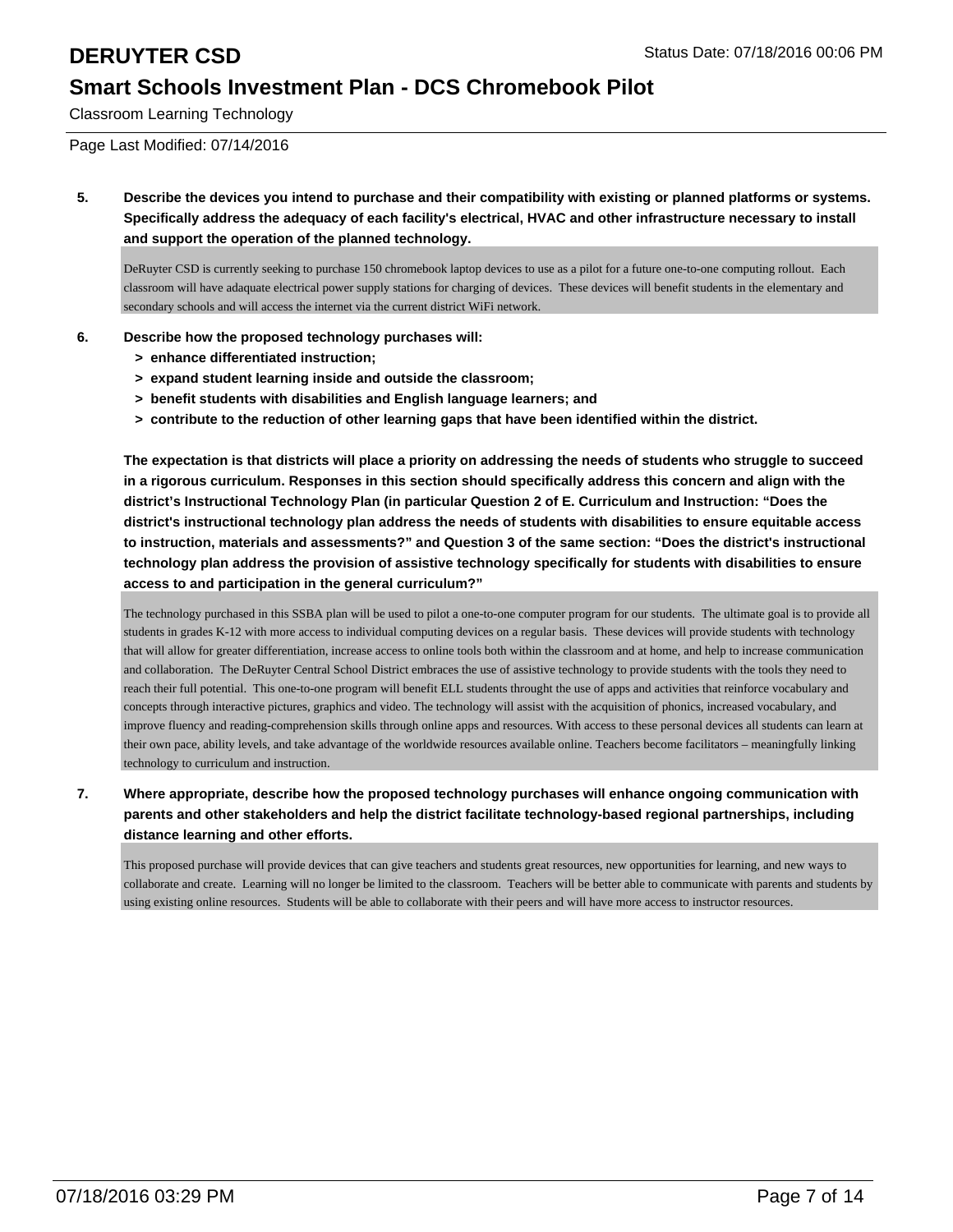Classroom Learning Technology

Page Last Modified: 07/14/2016

**8. Describe the district's plan to provide professional development to ensure that administrators, teachers and staff can employ the technology purchased to enhance instruction successfully.**

**Note: This response should be aligned and expanded upon in accordance with your district's response to Question 1 of F. Professional Development of your Instructional Technology Plan: "Please provide a summary of professional development offered to teachers and staff, for the time period covered by this plan, to support technology to enhance teaching and learning. Please include topics, audience and method of delivery within your summary."**

Professional staff development to support the growth of technology skills and curricular integration strategies continues to be a high priority. All teachers must be proficient in the use of technology to ensure that all students develop next generation skills and knowledge. It is critical that the professional development program meets the needs of novice staff at the same time it meets the needs of staff that have more experience using technology in the classroom.

The District will provide professional development focused on the needs of specific groups of teachers and/or individuals in all curricular areas. These opportunities will include training in the use and integration of specific hardware and software. Specifically teachers will recieve new and continued training in the use of online classroom resources such as Google Classroom, NoodleTools, Edmodo, SchoolTool and other web based student management, communication, and research tools. Teachers will learn how to use these tools to improve classroom instruction and increase collaboration with other staff members, students, and parents. Ongoing follow-up and support is critical to skill development, maintenance, and professional growth. We remain committed to a system of development that meets the diverse needs of our staff.

- **9. Districts must contact the SUNY/CUNY teacher preparation program that supplies the largest number of the district's new teachers to request advice on innovative uses and best practices at the intersection of pedagogy and educational technology.**
	- By checking this box, you certify that you have contacted the SUNY/CUNY teacher preparation program that supplies the largest number of your new teachers to request advice on these issues.

### **9a. Please enter the name of the SUNY or CUNY Institution that you contacted.**

(No Response)

**9b. Enter the primary Institution phone number.**

(No Response)

**9c. Enter the name of the contact person with whom you consulted and/or will be collaborating with on innovative uses of technology and best practices.**

(No Response)

**10. A district whose Smart Schools Investment Plan proposes the purchase of technology devices and other hardware must account for nonpublic schools in the district.**

**Are there nonpublic schools within your school district?**

 $\Box$  Yes

**No** 

**11. Nonpublic Classroom Technology Loan Calculator**

**The Smart Schools Bond Act provides that any Classroom Learning Technology purchases made using Smart Schools funds shall be lent, upon request, to nonpublic schools in the district. However, no school district shall be required to loan technology in amounts greater than the total obtained and spent on technology pursuant to the Smart Schools Bond Act and the value of such loan may not exceed the total of \$250 multiplied by the nonpublic school enrollment in the base year at the time of enactment.**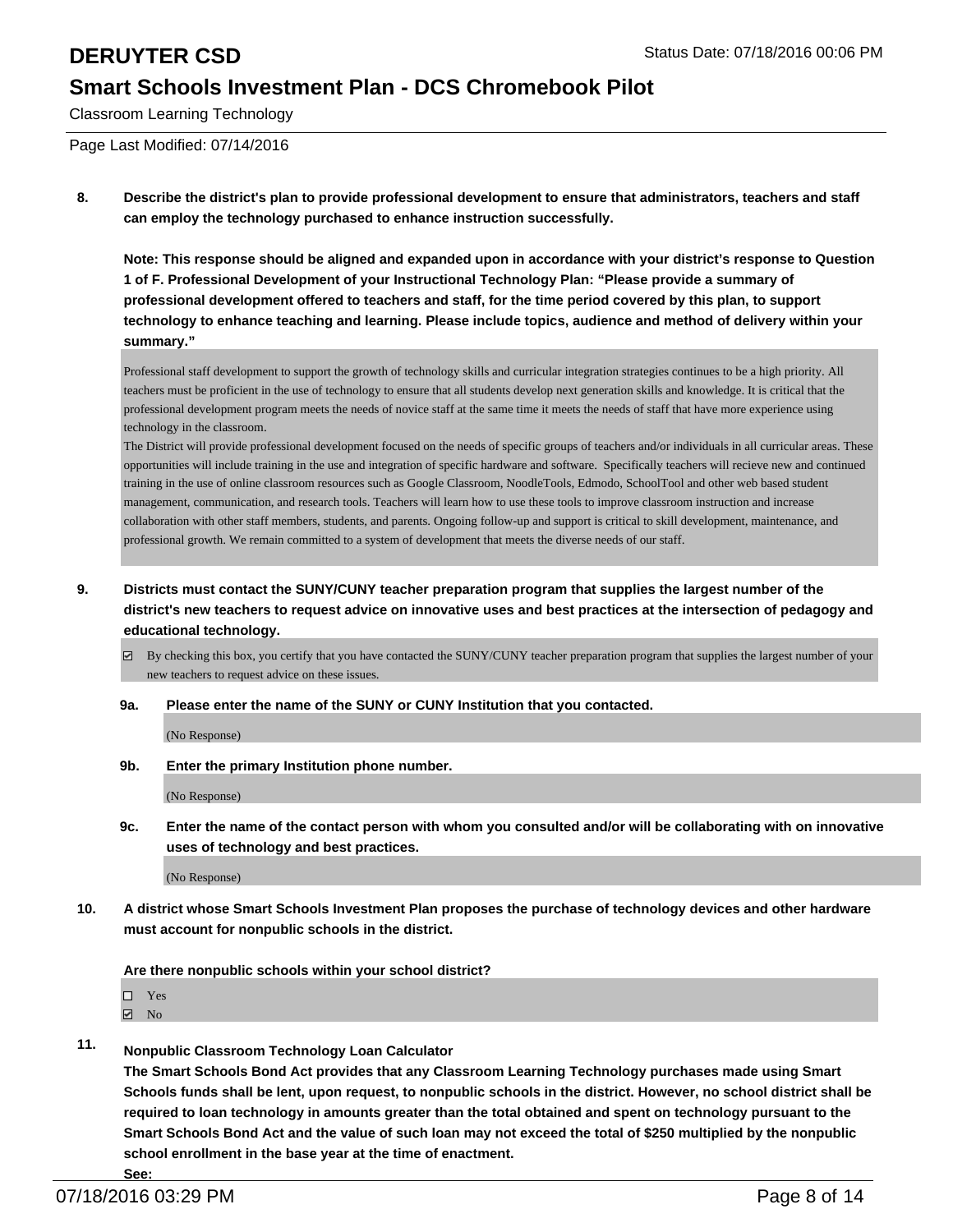Classroom Learning Technology

Page Last Modified: 07/14/2016

**http://www.p12.nysed.gov/mgtserv/smart\_schools/docs/Smart\_Schools\_Bond\_Act\_Guidance\_04.27.15\_Final.pdf.**

|                                       | 1. Classroom<br>Technoloav<br>Sub-allocation | 2. Public<br>l Enrollment<br>$(2014-15)$ | 3. Nonpublic<br><b>Enrollment</b><br>$(2014 - 15)$ | 4. Sum of<br>Public and<br>Nonpublic<br>Enrollment | 15. Total Per<br>Pupil Sub-<br>lallocation                                                    | 6. Total<br>Nonpublic Loan<br>Amount |
|---------------------------------------|----------------------------------------------|------------------------------------------|----------------------------------------------------|----------------------------------------------------|-----------------------------------------------------------------------------------------------|--------------------------------------|
| Calculated Nonpublic Loan<br>l Amount |                                              |                                          |                                                    |                                                    | (No Response)   (No Response)   (No Response)   (No Response)   (No Response)   (No Response) |                                      |

**12. To ensure the sustainability of technology purchases made with Smart Schools funds, districts must demonstrate a long-term plan to maintain and replace technology purchases supported by Smart Schools Bond Act funds. This sustainability plan shall demonstrate a district's capacity to support recurring costs of use that are ineligible for Smart Schools Bond Act funding such as device maintenance, technical support, Internet and wireless fees, maintenance of hotspots, staff professional development, building maintenance and the replacement of incidental items. Further, such a sustainability plan shall include a long-term plan for the replacement of purchased devices and equipment at the end of their useful life with other funding sources.**

 $\boxdot$  By checking this box, you certify that the district has a sustainability plan as described above.

**13. Districts must ensure that devices purchased with Smart Schools Bond funds will be distributed, prepared for use, maintained and supported appropriately. Districts must maintain detailed device inventories in accordance with generally accepted accounting principles.**

 $\boxdot$  By checking this box, you certify that the district has a distribution and inventory management plan and system in place.

**14. If you are submitting an allocation for Classroom Learning Technology complete this table. Note that the calculated Total at the bottom of the table must equal the Total allocation for this category that you entered in the SSIP Overview overall budget.**

|                         | Sub-Allocation |
|-------------------------|----------------|
| Interactive Whiteboards | $\mathbf 0$    |
| Computer Servers        | 0              |
| Desktop Computers       | $\mathbf{0}$   |
| Laptop Computers        | 24,630         |
| <b>Tablet Computers</b> | $\mathbf 0$    |
| Other Costs             | 4,801          |
| Totals:                 | 29,431.00      |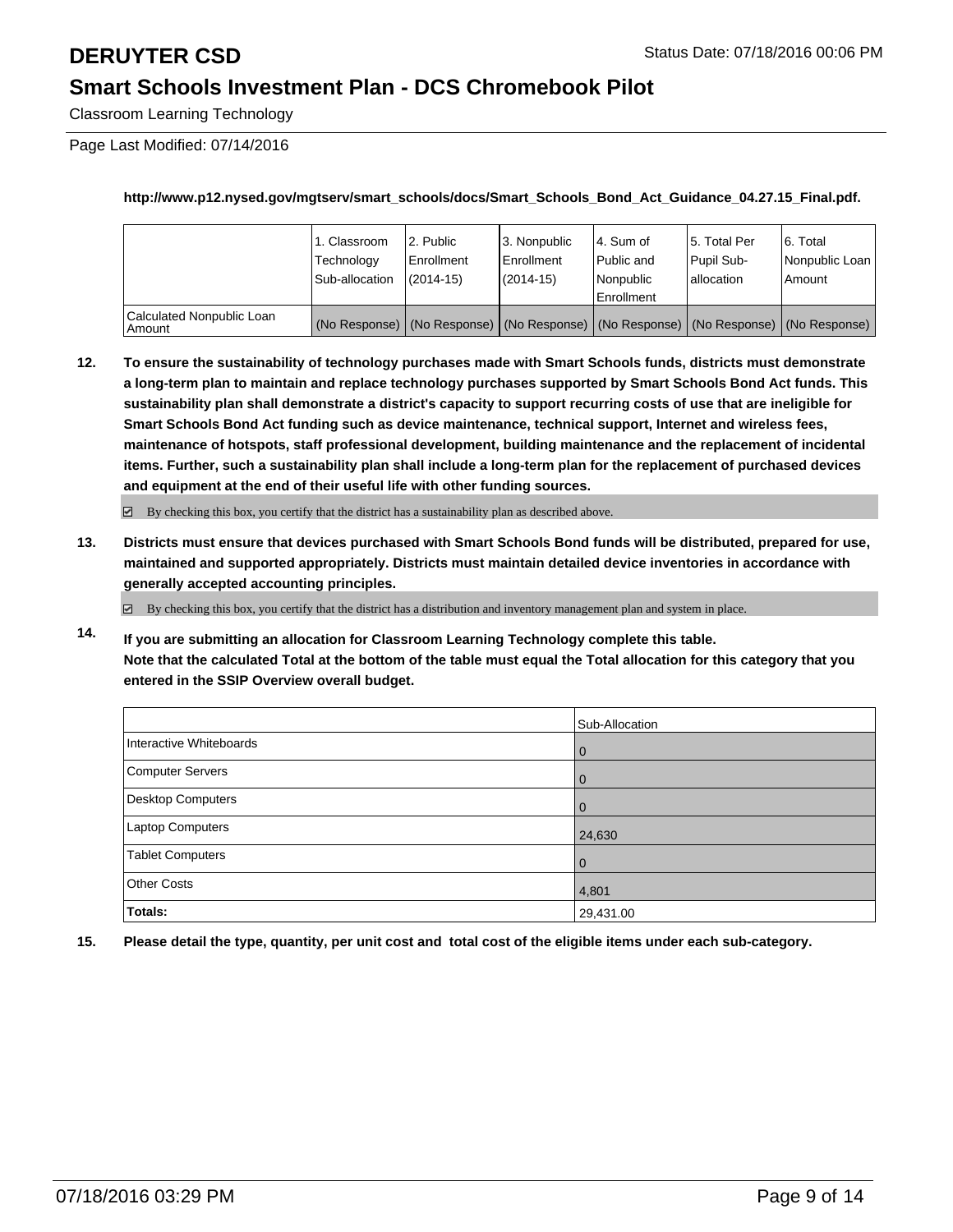Classroom Learning Technology

Page Last Modified: 07/14/2016

| Select the allowable expenditure | I Item to be Purchased               | Quantity | Cost per Item | <b>Total Cost</b> |
|----------------------------------|--------------------------------------|----------|---------------|-------------------|
| type.                            |                                      |          |               |                   |
| Repeat to add another item under |                                      |          |               |                   |
| each type.                       |                                      |          |               |                   |
| <b>Laptop Computers</b>          | HP Chromebook 14 G4 -<br>T4M32UT#ABA | 20       | 211           | 4,220             |
| <b>Laptop Computers</b>          | HP Chrombook 11 G4 -<br>P0B78UT#ABA  | 130      | 157           | 20,410            |
| <b>Other Costs</b>               | Google Chrome Management Console     | 150      | 24            | 3,578             |
| <b>Other Costs</b>               | GoGuardian                           | 150      | 9             | 1,223             |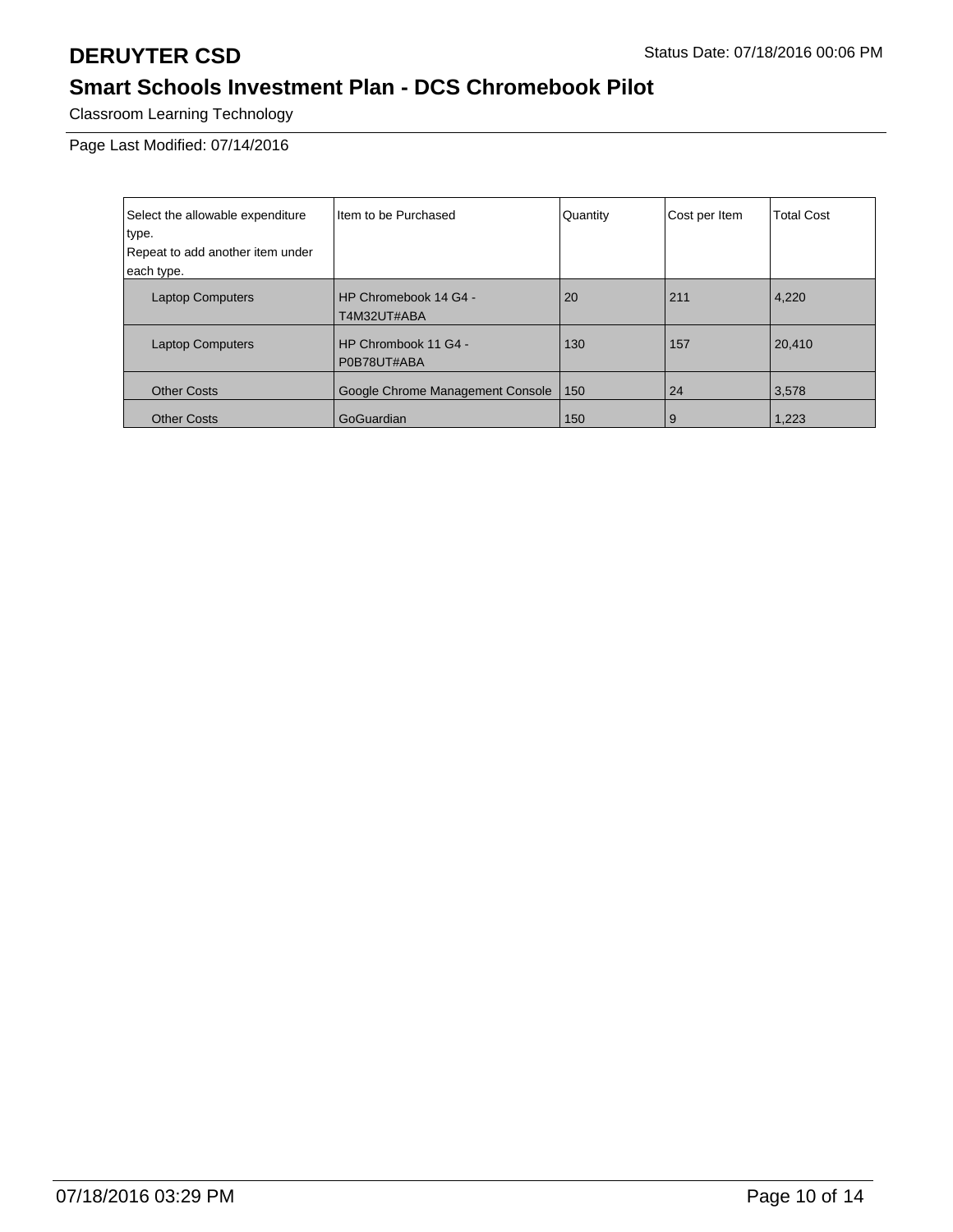Pre-Kindergarten Classrooms

**1. Provide information regarding how and where the district is currently serving pre-kindergarten students and justify the need for additional space with enrollment projections over 3 years.**

(No Response)

- **2. Describe the district's plan to construct, enhance or modernize education facilities to accommodate prekindergarten programs. Such plans must include:**
	- **Specific descriptions of what the district intends to do to each space;**
	- **An affirmation that pre-kindergarten classrooms will contain a minimum of 900 square feet per classroom;**
	- **The number of classrooms involved;**
	- **The approximate construction costs per classroom; and**
	- **Confirmation that the space is district-owned or has a long-term lease that exceeds the probable useful life of the improvements.**

(No Response)

**3. Smart Schools Bond Act funds may only be used for capital construction costs. Describe the type and amount of additional funds that will be required to support ineligible ongoing costs (e.g. instruction, supplies) associated with any additional pre-kindergarten classrooms that the district plans to add.**

(No Response)

**4. All plans and specifications for the erection, repair, enlargement or remodeling of school buildings in any public school district in the State must be reviewed and approved by the Commissioner. Districts that plan capital projects using their Smart Schools Bond Act funds will undergo a Preliminary Review Process by the Office of Facilities Planning.**

| Project Number |  |
|----------------|--|
| (No Response)  |  |

**5. If you have made an allocation for Pre-Kindergarten Classrooms, complete this table. Note that the calculated Total at the bottom of the table must equal the Total allocation for this category that you**

**entered in the SSIP Overview overall budget.**

|                                          | Sub-Allocation |
|------------------------------------------|----------------|
| Construct Pre-K Classrooms               | (No Response)  |
| Enhance/Modernize Educational Facilities | (No Response)  |
| Other Costs                              | (No Response)  |
| Totals:                                  |                |

| Select the allowable expenditure | Item to be purchased | Quantity      | Cost per Item | <b>Total Cost</b> |
|----------------------------------|----------------------|---------------|---------------|-------------------|
| type.                            |                      |               |               |                   |
| Repeat to add another item under |                      |               |               |                   |
| each type.                       |                      |               |               |                   |
| (No Response)                    | (No Response)        | (No Response) | (No Response) | (No Response)     |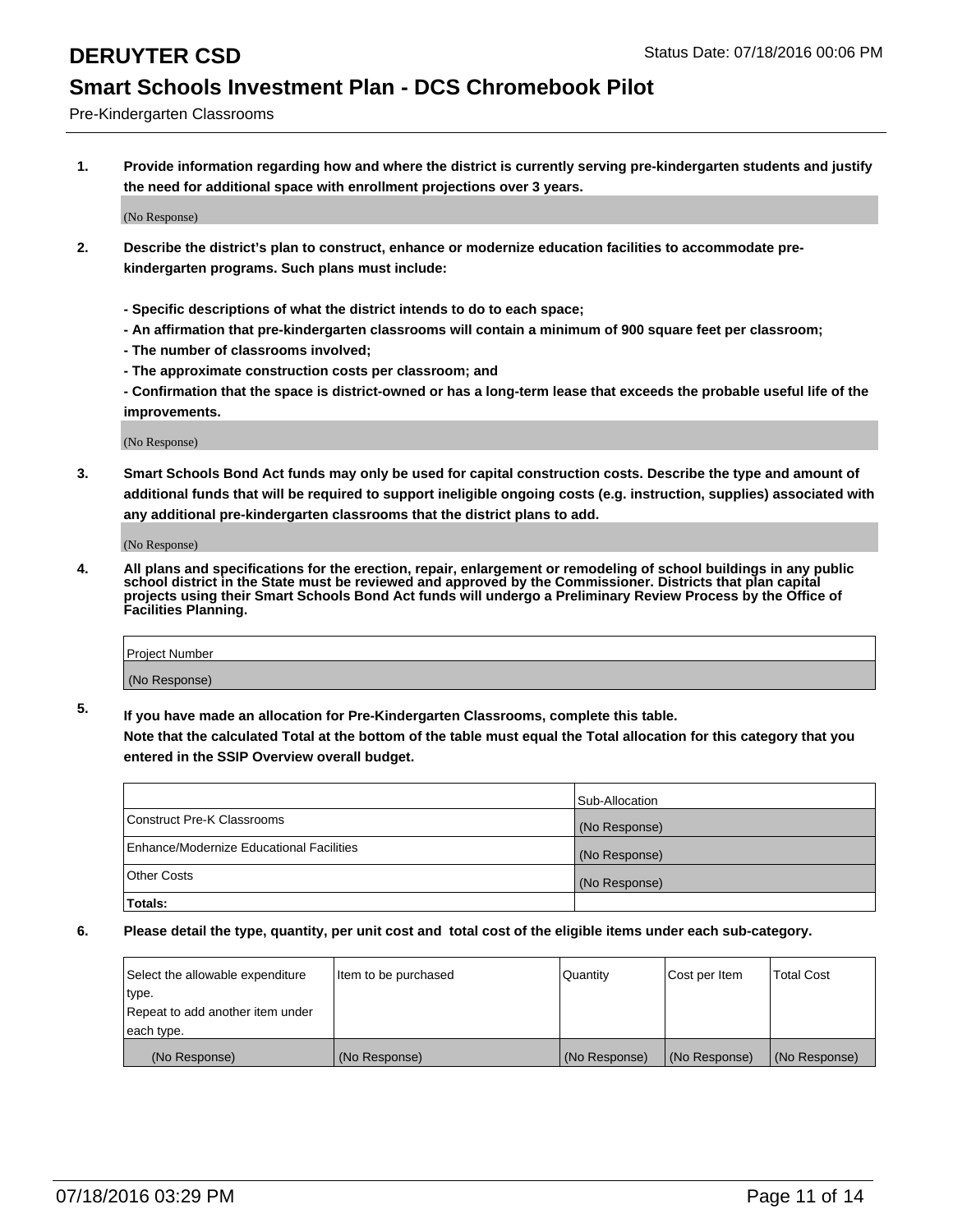Replace Transportable Classrooms

**1. Describe the district's plan to construct, enhance or modernize education facilities to provide high-quality instructional space by replacing transportable classrooms.**

(No Response)

**2. All plans and specifications for the erection, repair, enlargement or remodeling of school buildings in any public school district in the State must be reviewed and approved by the Commissioner. Districts that plan capital projects using their Smart Schools Bond Act funds will undergo a Preliminary Review Process by the Office of Facilities Planning.**

| Project Number |  |
|----------------|--|
| (No Response)  |  |

**3. For large projects that seek to blend Smart Schools Bond Act dollars with other funds, please note that Smart Schools Bond Act funds can be allocated on a pro rata basis depending on the number of new classrooms built that directly replace transportable classroom units.**

**If a district seeks to blend Smart Schools Bond Act dollars with other funds describe below what other funds are being used and what portion of the money will be Smart Schools Bond Act funds.**

(No Response)

**4. If you have made an allocation for Replace Transportable Classrooms, complete this table. Note that the calculated Total at the bottom of the table must equal the Total allocation for this category that you entered in the SSIP Overview overall budget.**

|                                                | Sub-Allocation |
|------------------------------------------------|----------------|
| Construct New Instructional Space              | (No Response)  |
| Enhance/Modernize Existing Instructional Space | (No Response)  |
| Other Costs                                    | (No Response)  |
| Totals:                                        |                |

| Select the allowable expenditure | Item to be purchased | Quantity      | Cost per Item | <b>Total Cost</b> |
|----------------------------------|----------------------|---------------|---------------|-------------------|
| type.                            |                      |               |               |                   |
| Repeat to add another item under |                      |               |               |                   |
| each type.                       |                      |               |               |                   |
| (No Response)                    | (No Response)        | (No Response) | (No Response) | (No Response)     |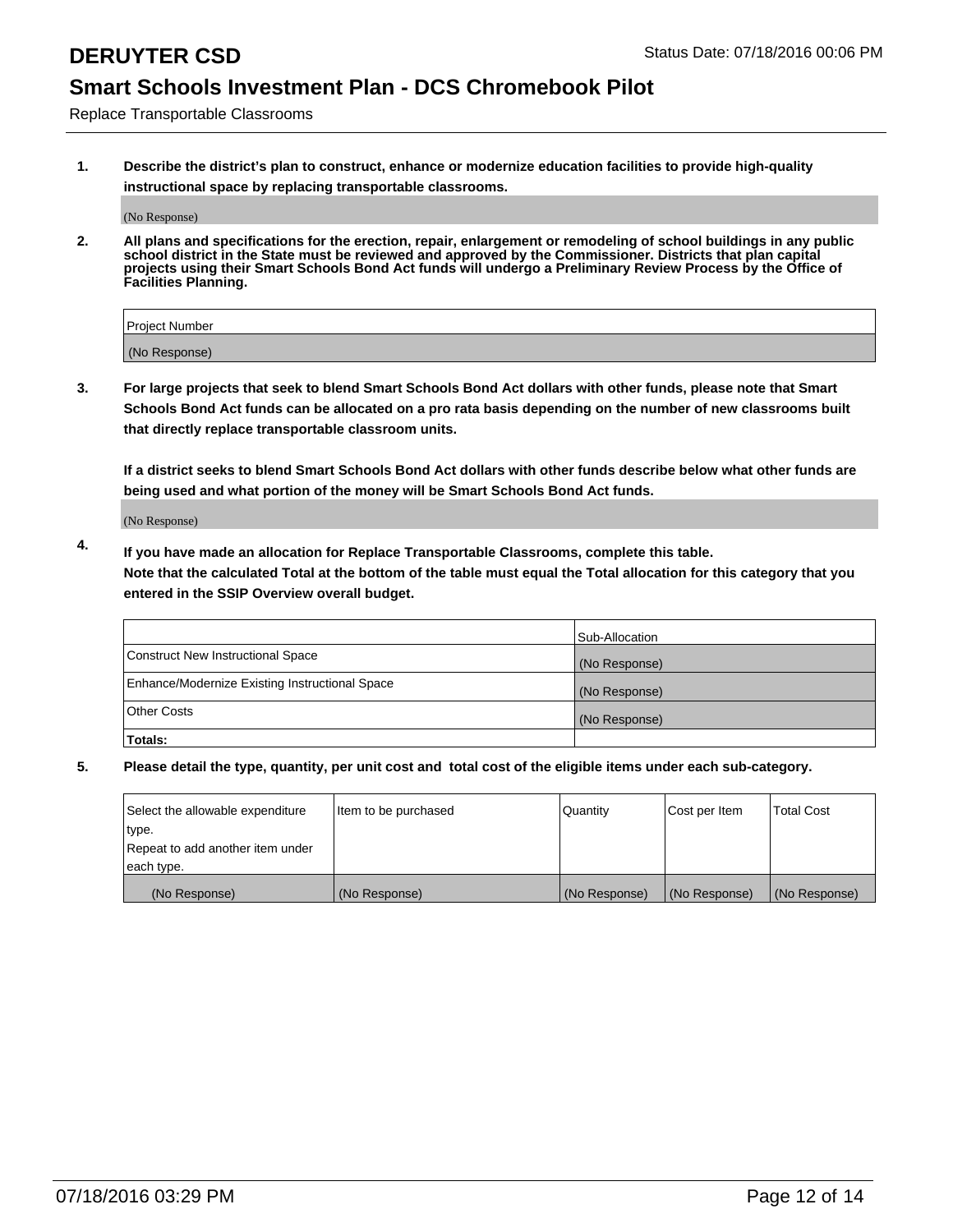High-Tech Security Features

**1. Describe how you intend to use Smart Schools Bond Act funds to install high-tech security features in school buildings and on school campuses.**

(No Response)

**2. All plans and specifications for the erection, repair, enlargement or remodeling of school buildings in any public school district in the State must be reviewed and approved by the Commissioner. Districts that plan capital projects using their Smart Schools Bond Act funds will undergo a Preliminary Review Process by the Office of Facilities Planning.** 

| Project Number |  |
|----------------|--|
| (No Response)  |  |

- **3. Was your project deemed eligible for streamlined Review?**
	- Yes
	- $\square$  No
- **4. Include the name and license number of the architect or engineer of record.**

| Name          | License Number |
|---------------|----------------|
| (No Response) | (No Response)  |

**5. If you have made an allocation for High-Tech Security Features, complete this table.**

**Note that the calculated Total at the bottom of the table must equal the Total allocation for this category that you entered in the SSIP Overview overall budget.**

|                                                      | Sub-Allocation |
|------------------------------------------------------|----------------|
| Capital-Intensive Security Project (Standard Review) | (No Response)  |
| <b>Electronic Security System</b>                    | (No Response)  |
| <b>Entry Control System</b>                          | (No Response)  |
| Approved Door Hardening Project                      | (No Response)  |
| <b>Other Costs</b>                                   | (No Response)  |
| Totals:                                              |                |

| Select the allowable expenditure | Item to be purchased | Quantity      | Cost per Item | <b>Total Cost</b> |
|----------------------------------|----------------------|---------------|---------------|-------------------|
| type.                            |                      |               |               |                   |
| Repeat to add another item under |                      |               |               |                   |
| each type.                       |                      |               |               |                   |
| (No Response)                    | (No Response)        | (No Response) | (No Response) | (No Response)     |